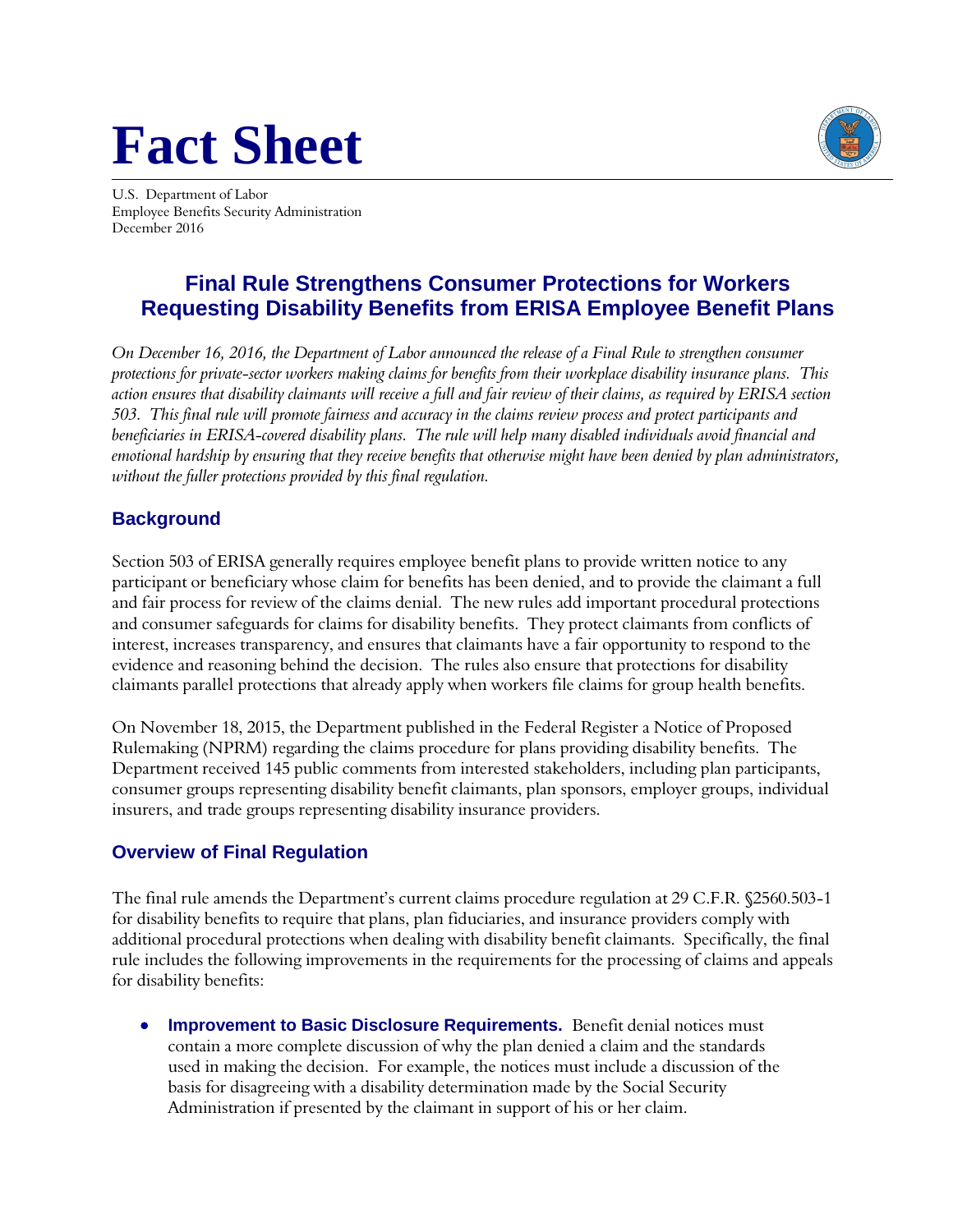- **Right to Claim File and Internal Protocols.** Benefit denial notices must include a statement that the claimant is entitled to receive, upon request, the entire claim file and other relevant documents. Currently this statement is required only in notices denying benefits on appeal. Benefit denial notices also have to include the internal rules, guidelines, protocols, standards or other similar criteria of the plan that were used in denying a claim or a statement that none were used. Currently, instead of including these internal rules and protocols, benefit denial notices have the option of including a statement that such rules and protocols were used in denying the claim and that a copy will be provided to the claimant upon request.
- **Right to Review and Respond to New Information Before Final Decision.** The final rule prohibits plans from denying benefits on appeal based on new or additional evidence or rationales that were not included when the benefit was denied at the claims stage, unless the claimant is given notice and a fair opportunity to respond.
- **Avoiding Conflicts of Interest.** Plans must ensure that disability benefit claims and appeals are adjudicated in a manner designed to ensure the independence and impartiality of the persons involved in making the decision. For example, a claims adjudicator or medical or vocational expert could not be hired, promoted, terminated or compensated based on the likelihood of the person denying benefit claims.
- **Deemed Exhaustion of Claims and Appeal Processes.** If plans do not adhere to all claims processing rules, the claimant is deemed to have exhausted the administrative remedies available under the plan, unless the violation was the result of a minor error and other specified conditions are met. If the claimant is deemed to have exhausted the administrative remedies available under the plan, the claim or appeal is deemed denied on review without the exercise of discretion by a fiduciary and the claimant may immediately pursue his or her claim in court. The final rule also provides that the plan must treat a claim as re-filed on appeal upon the plan's receipt of a court's decision rejecting the claimant's request for review.
- **Certain Coverage Rescissions are Adverse Benefit Determinations Subject to the Claims Procedure Protections.** Rescissions of coverage, including retroactive terminations due to alleged misrepresentation of fact (e.g. errors in the application for coverage) must be treated as adverse benefit determinations, thereby triggering the plan's appeals procedures. Rescissions for non-payment of premiums are not covered by this provision.
- **Notices Written in a Culturally and Linguistically Appropriate Manner.** The final rule requires that benefit denial notices have to be provided in a culturally and linguistically appropriate manner in certain situations. The final rule essentially adopts the ACA standard for group health benefit notices. Specifically, if a disability claimant's address is in a county where 10 percent or more of the population is literate only in the same non-English language, benefit denial notices must include a prominent statement in the relevant non-English language about the availability of language services. The plan would also be required to provide a verbal customer assistance process in the non-English language and provide written notices in the non-English language upon request.